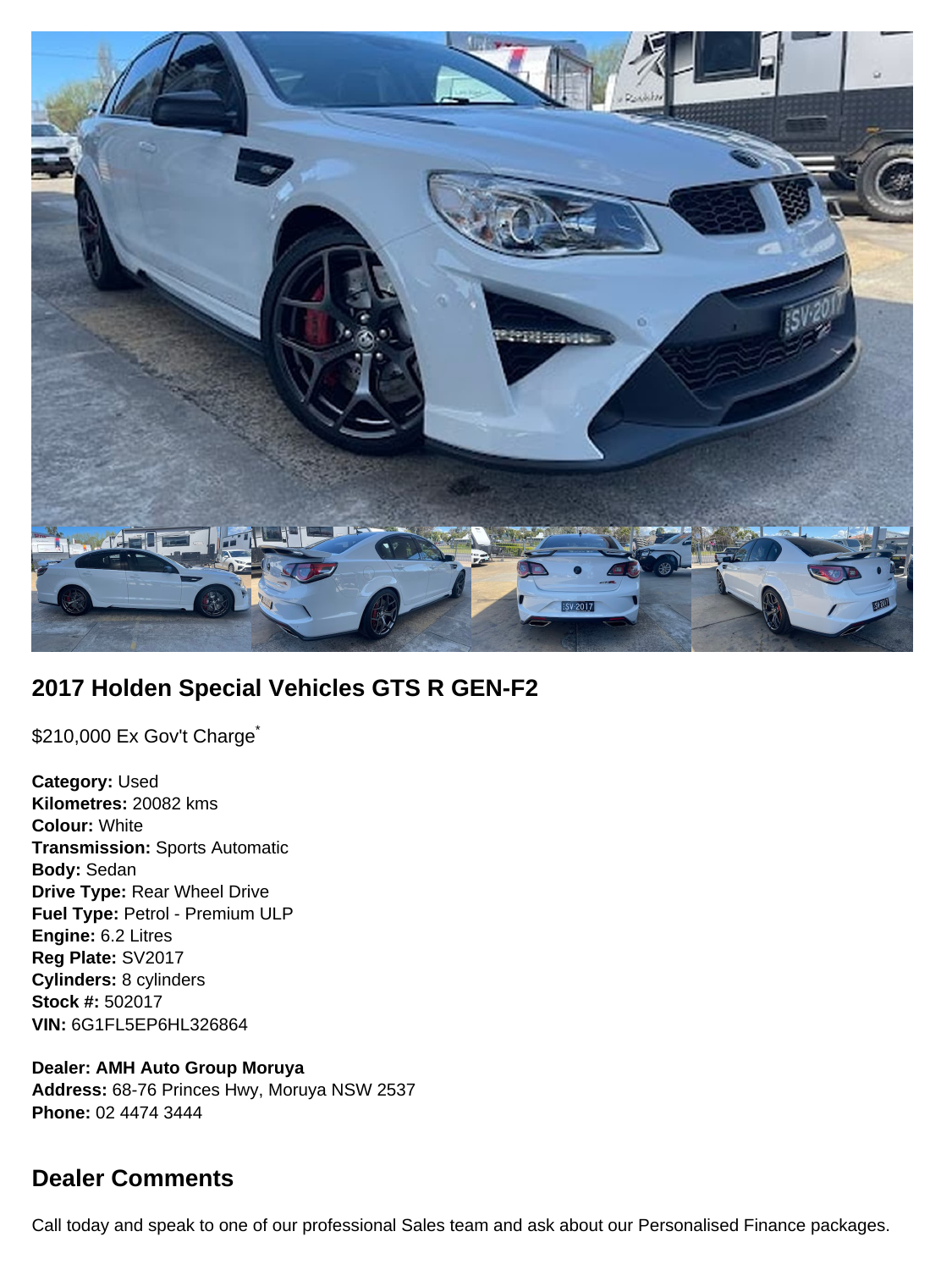We have access to some of Australias leading financial institutions and approval can be given within 24 hours. Inquire about our complimentary \*AMH Mechanical Protection Plan which gives you up to 3 Years or 175 000kms on selected models\*

We can also help maximise the protection and resale value of your new vehicle. \*\*AMH can arrange delivery of your vehicle AUSTRALIA WIDE or you wish to take advantage of our accommodation offer\*\*. Let us look after you. \*Terms and Conditions Apply\*

\* If the price does not contain the notation that it is "Drive Away No More to Pay", the price may not include additional costs, such as stamp duty and other government charges. Please confirm price and features with the seller of the vehicle.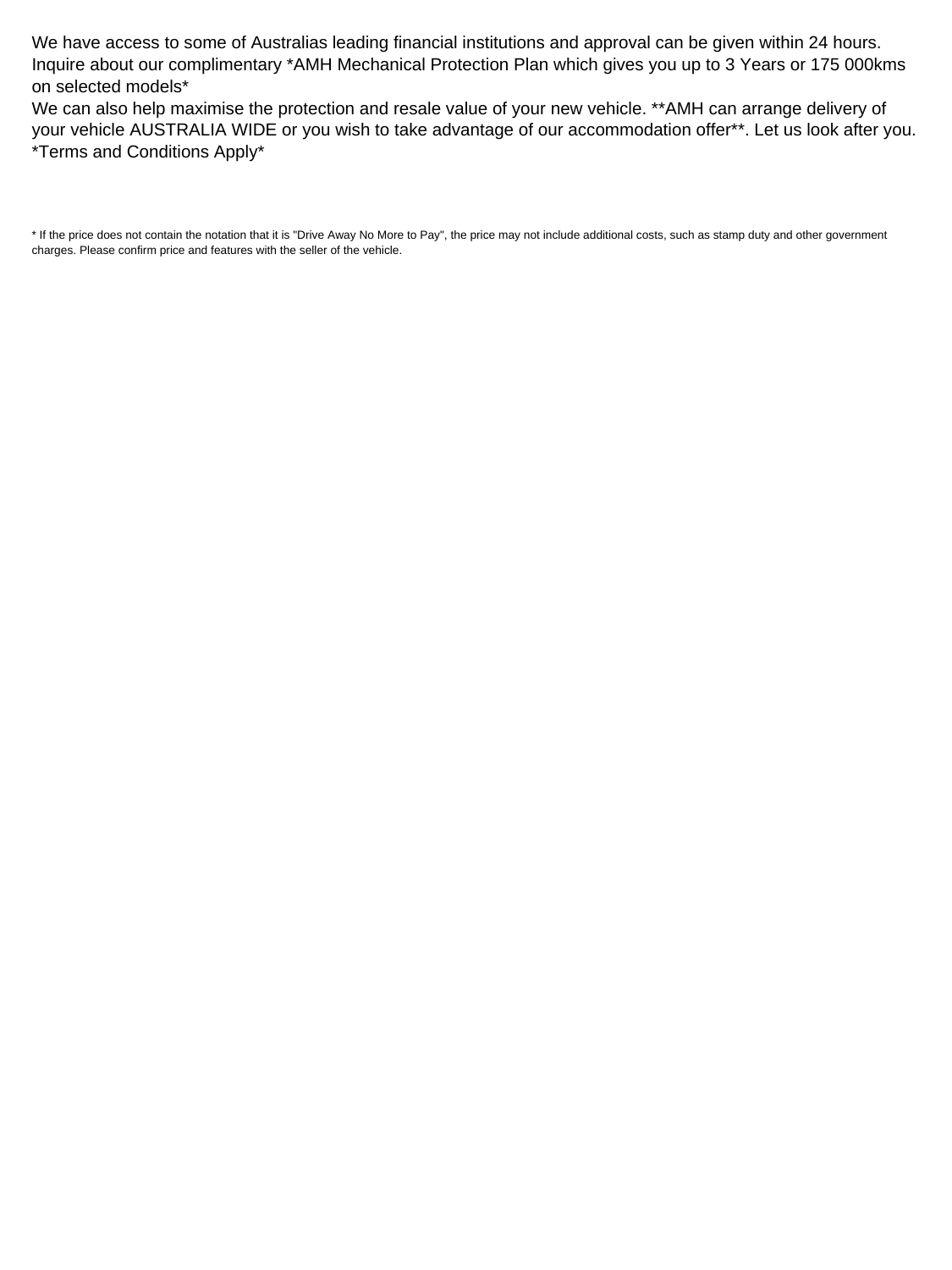## **Features and Specifications**

### **Audio, Visual & Communication**

Audio - Aux Input USB Socket Audio - Input for iPod Audio - MP3 Decoder 9 Speaker Stereo Bluetooth System CD Player Premium Sound System

#### **Instruments & Controls**

Tacho **Trip Computer** Trip Computer Sports Instruments

**Interior**

Leather Gear Knob Leather Seats - Partial Pedals - Sports

#### **Lights & Windows**

Tail Lamps - LED **Daytime Running Lamps - LED** Intermittent Wipers - Variable **Power Windows - Front & Rear** Power Windows - Front & Rear Rain Sensor (Auto wipers) New York Speed Dependant Wipers

## **Safety & Security**

Airbags - Head for 2nd Row Seats Airbags - Side for 1st Row Occupants (Front) Warning - Rear Cross Traffic (when reversing) Marning - Alarm Alarm - Personal Safety (Panic) and Superintendent Sensor Blind Spot Sensor Brake Assist **ABS (Antilock Brakes)** ABS (Antilock Brakes) Camera - Rear Vision Central Locking - Key Proximity Central Locking - Remote/Keyless Collision Warning - Forward Control - Electronic Stability Control - Park Distance Front Control - Park Distance Rear Control - Traction Data Dots - Part Identifiers EBD (Electronic Brake Force Distribution) Hill Holder Lane Departure Warning Airbag - Driver **Parking Assist - Graphical Display** Parking Assistance - Automated Steering According Airbag - Passenger Airbags - Head for 1st Row Seats (Front) Seatbelt - Load Limiters 1st Row (Front) Seatbelt - Pretensioners 1st Row (Front) Seatbelts - Lap/Sash for 5 seats

DVD Player Multi-function Control Screen - Colour

GPS (Satellite Navigation) **Information Display - Head Up** 

Suede Look - Interior Inserts Suede Look - Seats Partial Leather Steering Wheel Metallic Finish Interior Inserts

Headlamps - Blacked Out Surrounds **Headlamps Automatic (light sensitive)** Headlamps Automatic (light sensitive)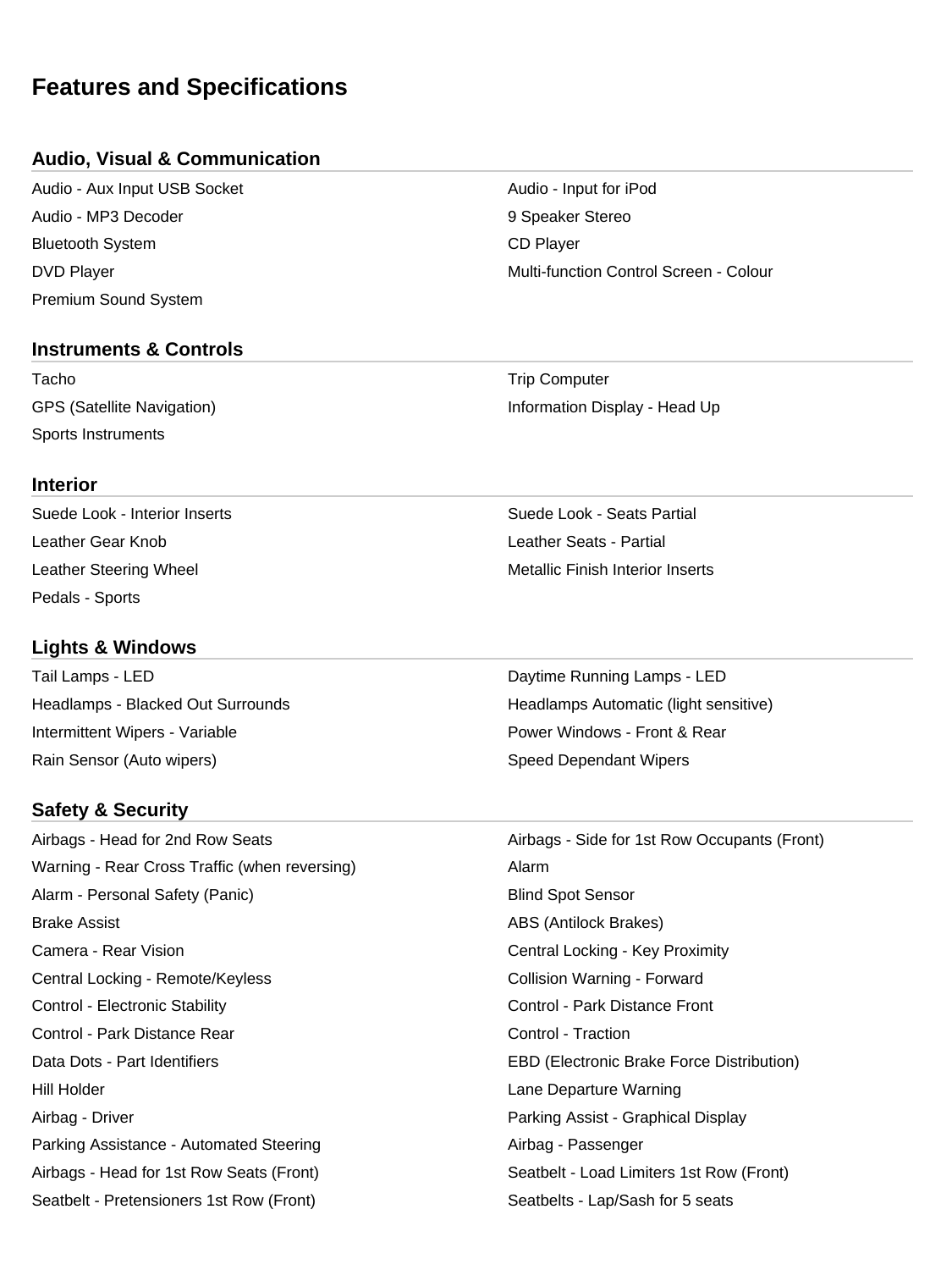## **Seating**

| Electric Seats - 1st Row (Front)   |
|------------------------------------|
| Seat - Driver with Electric Lumbar |
| Sports Seats - 1st Row (Front)     |

## **Steering**

### **Body**

Exhaust System - Dual Sports Exhaust Sports Exhaust

## **Suspension**

Suspension - Sports **Control - Electronic Damper** Control - Electronic Damper Independent Rear Suspension

### **Transmission & Drivetrain**

Active Torque Transfer System Noting Mode - Selectable Driving Mode - Selectable Gear Shift Paddles behind Steering Wheel Limited Slip Diff Oil Cooler - Gearbox

### **Wheels & Tyres**

20" Alloy Wheels **Tyre Repair Kit** 

### **Brakes**

Calipers - Front 6 Spot Calipers - Painted Front Calipers - Painted Rear Disc Brakes Front Vented Drilled/Grooved Disc Brakes Rear Vented Drilled/Grooved **Park Brake - Electric** Park Brake - Electric Performance Brakes

#### **Electrical**

12V Socket(s) - Auxiliary

## **Comfort & Convenience**

Sunglass Holder **Voice Recognition Sunglass Holder** Voice Recognition Armrest - Front Centre (Shared) Armrest - Rear Centre (Shared) Cruise Control Cup Holders - 1st Row Flip/Fold Out Key **Floor Mats** Air Cond. - Climate Control 2 Zone Internal and Illuminated - Entry/Exit with Fade Keyless Start - Key/FOB Proximity related Starter Button

## **Engine**

Drive By Wire (Electronic Throttle Control) **Only 2018** Oil Cooler - Engine

Heated Seats - 1st Row Seat - Passenger with Electric Lumbar

Steering Wheel - Sports **Adjustable Steering Col.** - Tilt & Reach Multi-function Steering Wheel **Power Steering - Electric Assist** Power Steering - Electric Assist

Steering Wheel - Illuminated Storage Compartment - Centre Console 1st Row